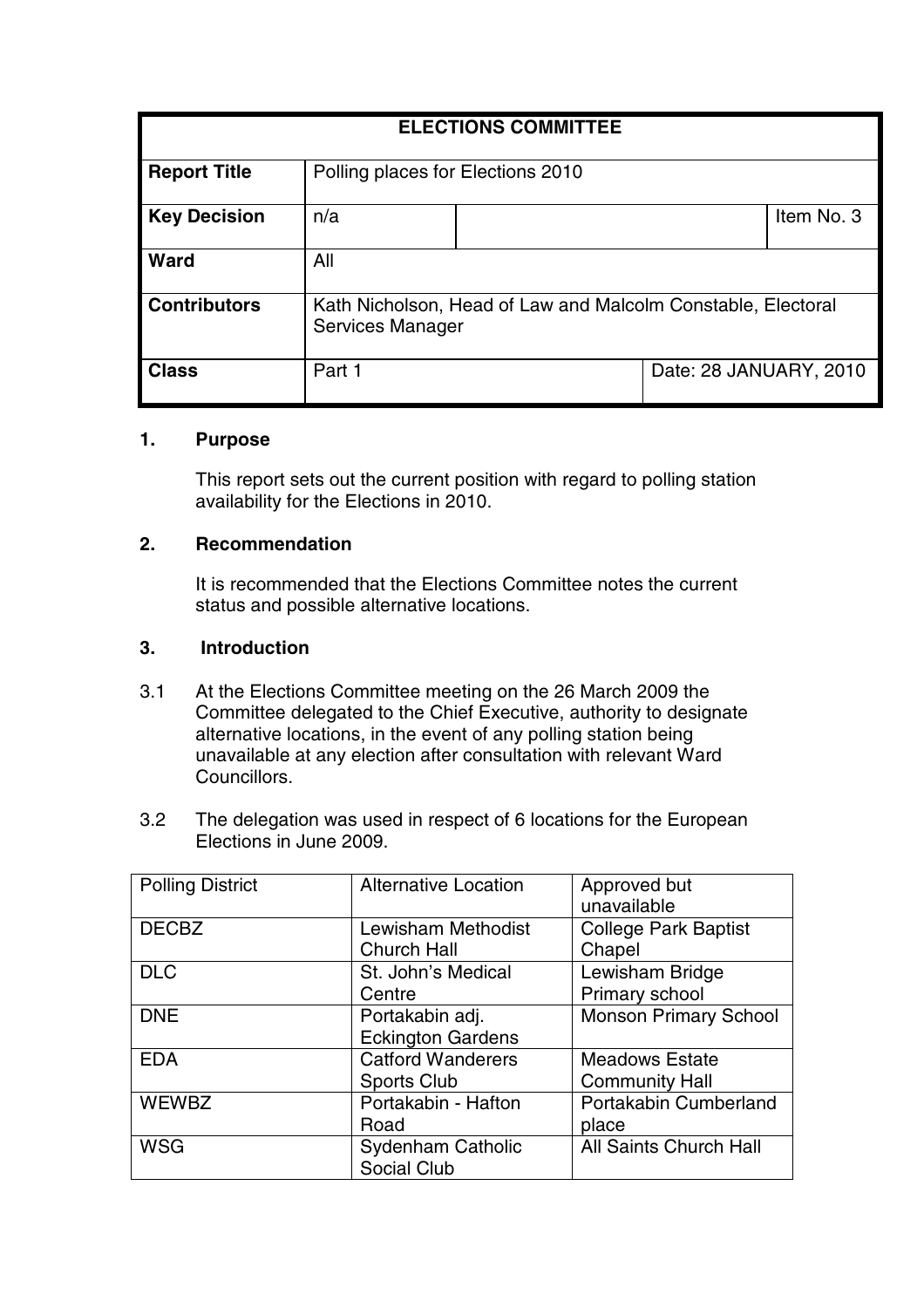3.3 After writing to check preliminary availability we have become aware of the need to continue to use the alternative venues identified at the European Election in some cases and situations where other premises are now unavailable. Given funding issues identified at previous Committee meetings we have also focussed on reducing the number of portakabins used, given their expense, difficulty in siting and fitting out, and voter experience. At the European Elections we used 10 portakabins, we have found four alternative locations but it has proved impossible to find alternative locations in the Polling District for the 6 remaining detailed below.

| Polling         |                    |                                   |
|-----------------|--------------------|-----------------------------------|
| <b>District</b> | Ward               | <b>Site Address</b>               |
| DLB             | Ladywell           | Portakabin Car Park               |
|                 |                    | Rear of 122 Marsala               |
|                 |                    | Road                              |
| DLF             | Ladywell           | Portakabin Entrance to            |
|                 |                    | <b>Hilly Fields, Hilly Fields</b> |
|                 |                    | Crescent                          |
| ELF             | Lee Green          | Portakabin on approach            |
|                 |                    | to Hither Green railway           |
|                 |                    | <b>Station, Staplehurst</b>       |
|                 |                    | Road                              |
| WEWBZ           | Whitefoot          | Portakabin adj.to the             |
|                 |                    | allotments, Hafton Road           |
| WBB             | Bellingham         | Portakabin at Rutland             |
|                 |                    | Walk sports club,                 |
|                 |                    | <b>Rutland Walk</b>               |
| WFG             | <b>Forest Hill</b> | Portakabin outside 141-           |
|                 |                    | 181 Eliot Bank                    |

- 3.4 At the European Elections in 2009 we used 109 polling stations (Appendix A). The same number will be used for Elections in 2010. The polling stations used at those elections will be the same except for 10 detailed on the attached list (Appendix B). We have not updated the election management system yet as these changes are proposed and we need to contact the relevant Ward Councillors. Of the 12 locations detailed in Appendix B we need to continue to use two alternative sites used for the European election.
- 3.5 As this "mini" review followed on from provisional booking letters sent out before Christmas we will shortly be producing revised Ward and poll card maps, the poll cards for the areas where polling places are changing will highlight the change of location. Of the 109 polling stations written to ,at the time of this report, we are still awaiting 25 responses, mainly from the Deptford Constituency.
- 3.6 The Council reviewed its polling districts and places in the Autumn of 2007 and is required, under the Electoral Administration Act 2006 to